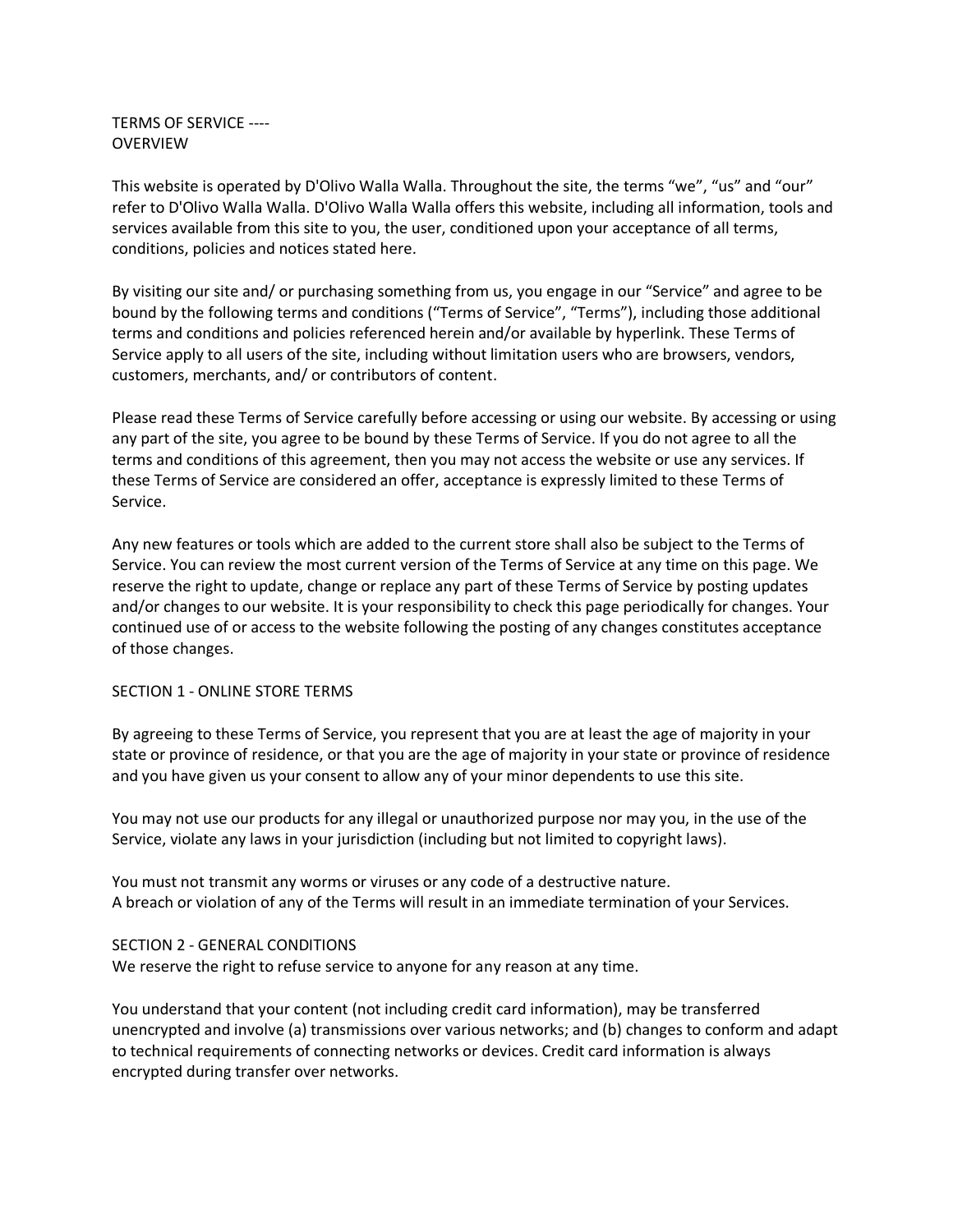You agree not to reproduce, duplicate, copy, sell, resell or exploit any portion of the Service, use of the Service, or access to the Service or any contact on the website through which the service is provided, without express written permission by us.

The headings used in this agreement are included for convenience only and will not limit or otherwise affect these Terms.

### SECTION 3 - ACCURACY, COMPLETENESS AND TIMELINESS OF INFORMATION

We are not responsible if information made available on this site is not accurate, complete or current. The material on this site is provided for general information only and should not be relied upon or used as the sole basis for making decisions without consulting primary, more accurate, more complete or more timely sources of information. Any reliance on the material on this site is at your own risk.

This site may contain certain historical information. Historical information, necessarily, is not current and is provided for your reference only. We reserve the right to modify the contents of this site at any time, but we have no obligation to update any information on our site. You agree that it is your responsibility to monitor changes to our site.

SECTION 4 - MODIFICATIONS TO THE SERVICE AND PRICES Prices for our products are subject to change without notice.

We reserve the right at any time to modify or discontinue the Service (or any part or content thereof) without notice at any time.

We shall not be liable to you or to any third-party for any modification, price change, suspension or discontinuance of the Service.

SECTION 5 - PRODUCTS OR SERVICES (if applicable)

Certain products or services may be available exclusively online through the website. These products or services may have limited quantities and are subject to return or exchange only according to our Return Policy.

We have made every effort to display as accurately as possible the colors and images of our products that appear at the store. We cannot guarantee that your computer monitor's display of any color will be accurate.

We reserve the right, but are not obligated, to limit the sales of our products or Services to any person, geographic region or jurisdiction. We may exercise this right on a case-by-case basis. We reserve the right to limit the quantities of any products or services that we offer. All descriptions of products or product pricing are subject to change at any time without notice, at the sole discretion of us. We reserve the right to discontinue any product at any time. Any offer for any product or service made on this site is void where prohibited.

We do not warrant that the quality of any products, services, information, or other material purchased or obtained by you will meet your expectations, or that any errors in the Service will be corrected.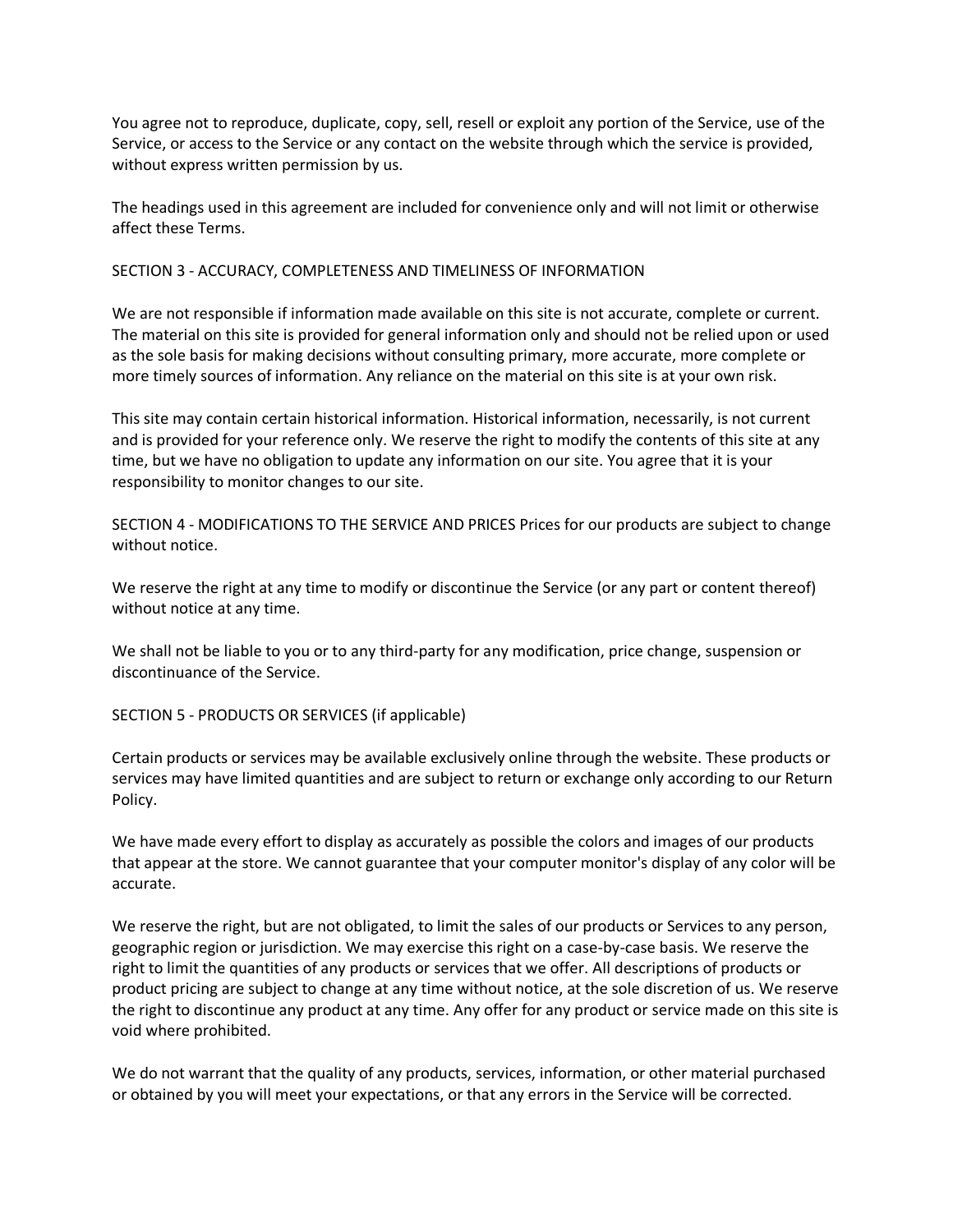# SECTION 6 - ACCURACY OF BILLING AND ACCOUNT INFORMATION

We reserve the right to refuse any order you place with us. We may, in our sole discretion, limit or cancel quantities purchased per person, per household or per order. These restrictions may include orders placed by or under the same customer account, the same credit card, and/or orders that use the same billing and/or shipping address. In the event that we make a change to or cancel an order, we may attempt to notify you by contacting the e-mail and/or billing address/phone number provided at the time the order was made. We reserve the right to limit or prohibit orders that, in our sole judgment, appear to be placed by dealers, resellers or distributors.

You agree to provide current, complete and accurate purchase and account information for all purchases made at our store. You agree to promptly update your account and other information, including your email address and credit card numbers and expiration dates, so that we can complete your transactions and contact you as needed.

For more detail, please review our Returns Policy.

#### SECTION 7 - OPTIONAL TOOLS

We may provide you with access to third-party tools over which we neither monitor nor have any control nor input.

You acknowledge and agree that we provide access to such tools" as is" and "as available" without any warranties, representations or conditions of any kind and without any endorsement. We shall have no liability whatsoever arising from or relating to your use of optional third-party tools.

Any use by you of optional tools offered through the site is entirely at your own risk and discretion and you should ensure that you are familiar with and approve of the terms on which tools are provided by the relevant third-party provider(s).

We may also, in the future, offer new services and/or features through the website (including, the release of new tools and resources). Such new features and/or services shall also be subject to these Terms of Service.

#### SECTION 8 - THIRD-PARTY LINKS

Certain content, products and services available via our Service may include materials from third-parties.

Third-party links on this site may direct you to third-party websites that are not affiliated with us. We are not responsible for examining or evaluating the content or accuracy and we do not warrant and will not have any liability or responsibility for any third-party materials or websites, or for any other materials, products, or services of third-parties.

We are not liable for any harm or damages related to the purchase or use of goods, services, resources, content, or any other transactions made in connection with any third-party websites. Please review carefully the third-party's policies and practices and make sure you understand them before you engage in any transaction. Complaints, claims, concerns, or questions regarding third-party products should be directed to the third-party.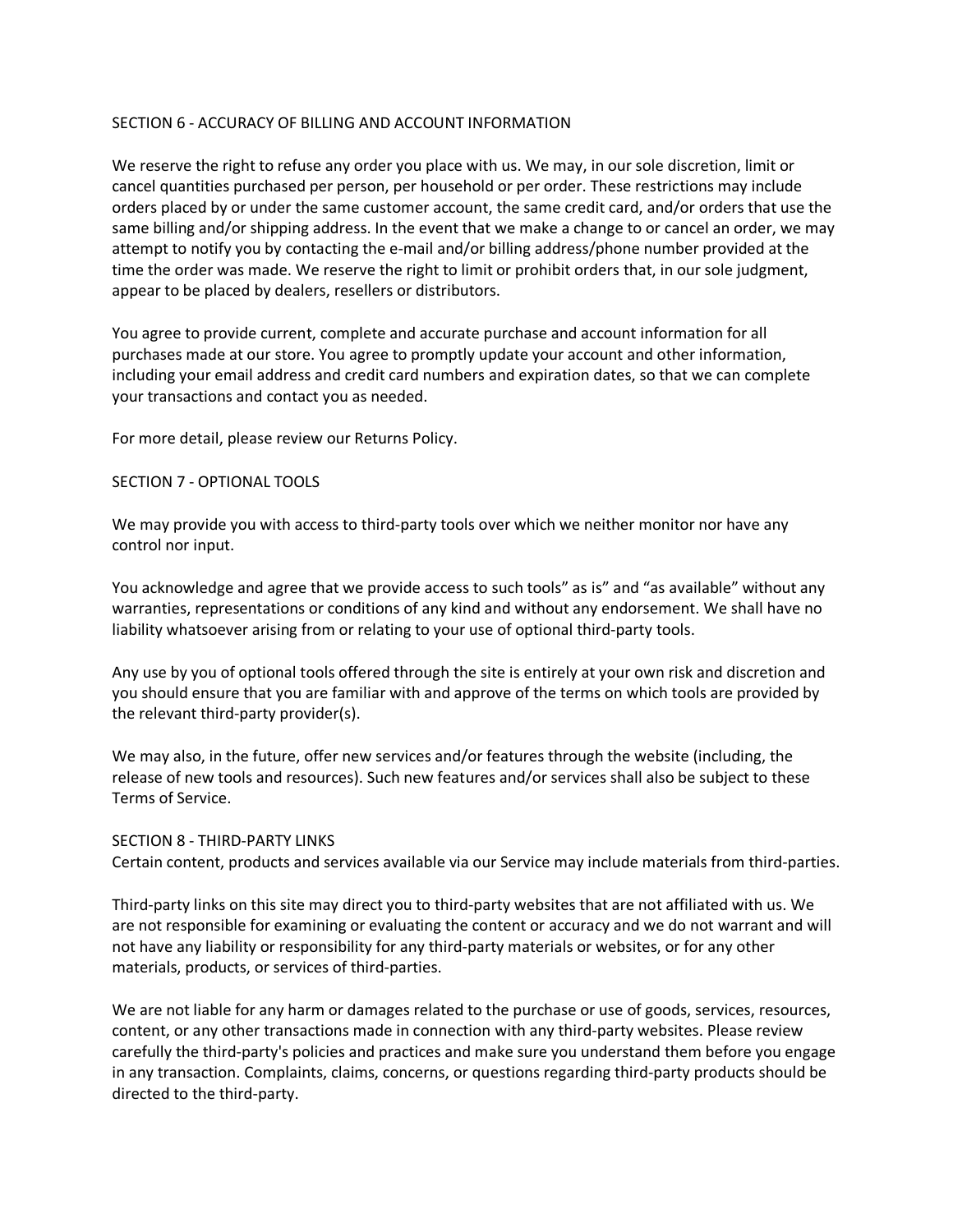# SECTION 9 - USER COMMENTS, FEEDBACK AND OTHER SUBMISSIONS

If, at our request, you send certain specific submissions (for example contest entries) or without a request from us you send creative ideas, suggestions, proposals, plans, or other materials, whether online, by email, by postal mail, or otherwise (collectively, 'comments'), you agree that we may, at any time, without restriction, edit, copy, publish, distribute, translate and otherwise use in any medium any comments that you forward to us. We are and shall be under no obligation (1) to maintain any comments in confidence; (2) to pay compensation for any comments; or (3) to respond to any comments.

We may, but have no obligation to, monitor, edit or remove content that we determine in our sole discretion are unlawful, offensive, threatening, libelous, defamatory, pornographic, obscene or otherwise objectionable or violates any party's intellectual property or these Terms of Service.

You agree that your comments will not violate any right of any third-party, including copyright, trademark, privacy, personality or other personal or proprietary right. You further agree that your comments will not contain libelous or otherwise unlawful, abusive or obscene material, or contain any computer virus or other malware that could in any way affect the operation of the Service or any related website. You may not use a false e-mail address, pretend to be someone other than yourself, or otherwise mislead us or third-parties as to the origin of any comments. You are solely responsible for any comments you make and their accuracy. We take no responsibility and assume no liability for any comments posted by you or any third-party.

# SECTION 10 - PERSONAL INFORMATION

Your submission of personal information through the store is governed by our Privacy Policy. To view our Privacy Policy.

# SECTION 11 - ERRORS, INACCURACIES AND OMISSIONS

Occasionally there may be information on our site or in the Service that contains typographical errors, inaccuracies or omissions that may relate to product descriptions, pricing, promotions, offers, product shipping charges, transit times and availability. We reserve the right to correct any errors, inaccuracies

or omissions, and to change or update information or cancel orders if any information in the Service or on any related website is inaccurate at any time without prior notice (including after you have submitted your order).

We undertake no obligation to update, amend or clarify information in the Service or on any related website, including without limitation, pricing information, except as required by law. No specified update or refresh date applied in the Service or on any related website, should be taken to indicate that all information in the Service or on any related website has been modified or updated.

# SECTION 12 - PROHIBITED USES

In addition to other prohibitions as set forth in the Terms of Service, you are prohibited from using the site or its content: (a) for any unlawful purpose; (b) to solicit others to perform or participate in any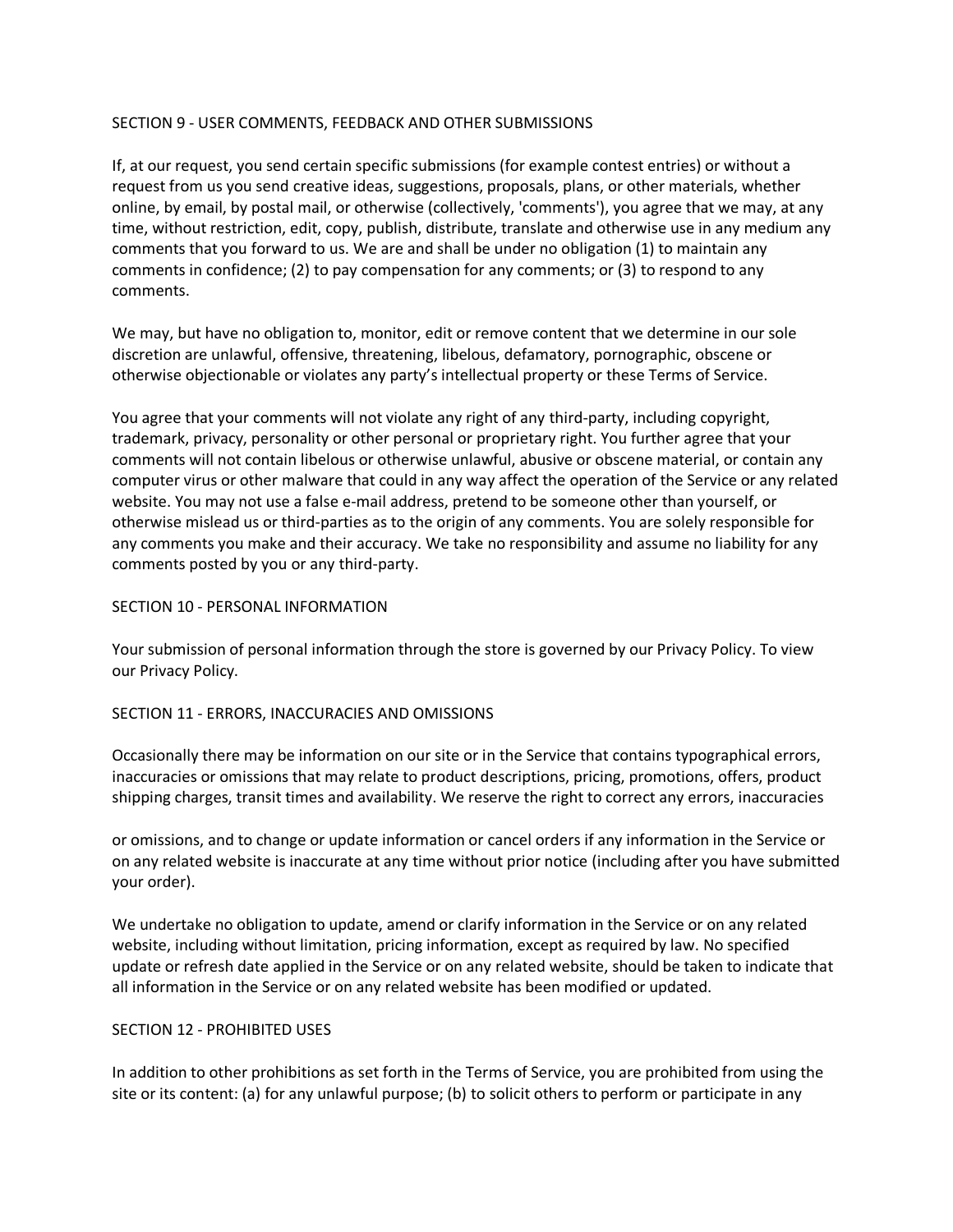unlawful acts; (c) to violate any international, federal, provincial or state regulations, rules, laws, or local ordinances; (d) to infringe upon or violate our intellectual property rights or the intellectual property rights of others; (e) to harass, abuse, insult, harm, defame, slander, disparage, intimidate, or discriminate based on gender, sexual orientation, religion, ethnicity, race, age, national origin, or disability; (f) to submit false or misleading information; (g) to upload or transmit viruses or any other type of malicious code that will or may be used in any way that will affect the functionality or operation of the Service or of any related website, other websites, or the Internet; (h) to collect or track the personal information of others; (i) to spam, phish, pharm, pretext, spider, crawl, or scrape; (j) for any obscene or immoral purpose; or (k) to interfere with or circumvent the security features of the Service or any related website, other websites, or the Internet. We reserve the right to terminate your use of the Service or any related website for violating any of the prohibited uses.

# SECTION 13 - DISCLAIMER OF WARRANTIES; LIMITATION OF LIABILITY

We do not guarantee, represent or warrant that your use of our service will be uninterrupted, timely, secure or error-free.

We do not warrant that the results that may be obtained from the use of the service will be accurate or reliable.

You agree that from time to time we may remove the service for indefinite periods of time or cancel the service at any time, without notice to you.

You expressly agree that your use of, or inability to use, the service is at your sole risk. The service and all products and services delivered to you through the service are (except as expressly stated by us) provided 'as is' and 'as available' for your use, without any representation, warranties or conditions of any kind, either express or implied, including all implied warranties or conditions of merchantability, merchantable quality, fitness for a particular purpose, durability, title, and non-infringement.

In no case shall D'Olivo Walla Walla, our directors, officers, employees, affiliates, agents, contractors, interns, suppliers, service providers or licensors be liable for any injury, loss, claim, or any direct, indirect, incidental, punitive, special, or consequential damages of any kind, including, without limitation lost profits, lost revenue, lost savings, loss of data, replacement costs, or any similar damages, whether based in contract, tort (including negligence), strict liability or otherwise, arising from your use of any of the service or any products procured using the service, or for any other claim related in any way to your use of the service or any product, including, but not limited to, any errors or omissions in any content, or any loss or damage of any kind incurred as a result of the use of the service or any content (or product) posted, transmitted, or otherwise made available via the service, even if advised of their possibility. Because some states or jurisdictions do not allow the exclusion or the limitation of liability for consequential or incidental damages, in such states or jurisdictions, our liability shall be limited to the maximum extent permitted by law.

# SECTION 14 - INDEMNIFICATION

You agree to indemnify, defend and hold harmless D'Olivo Walla Walla and our parent, subsidiaries, affiliates, partners, officers, directors, agents, contractors, licensors, service providers, subcontractors, suppliers, interns and employees, harmless from any claim or demand, including reasonable attorneys'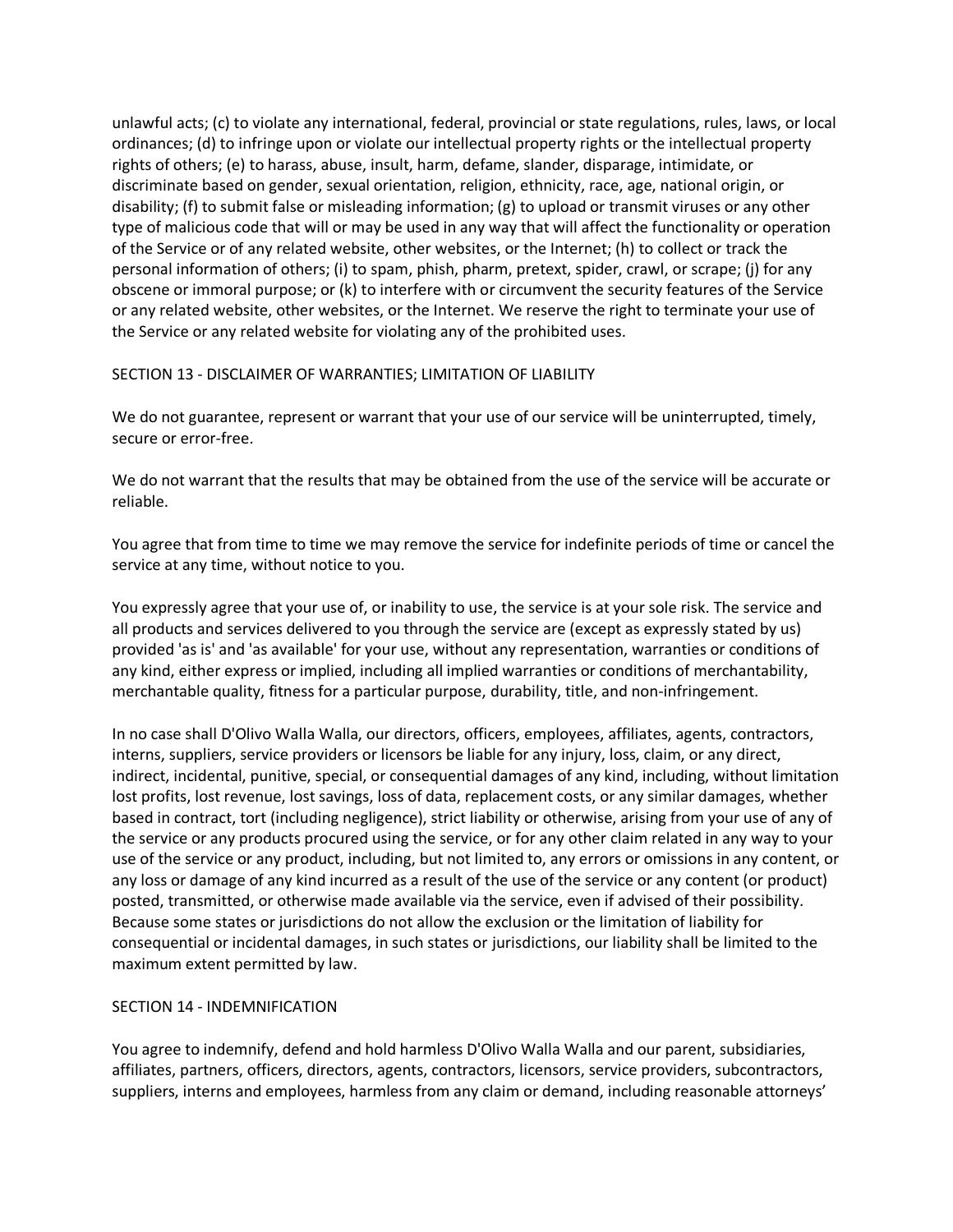fees, made by any third-party due to or arising out of your breach of these Terms of Service or the documents they incorporate by reference, or your violation of any law or the rights of a third-party.

#### SECTION 15 - SEVERABILITY

In the event that any provision of these Terms of Service is determined to be unlawful, void or unenforceable, such provision shall nonetheless be enforceable to the fullest extent permitted by applicable law, and the unenforceable portion shall be deemed to be severed from these Terms of Service, such determination shall not affect the validity and enforceability of any other remaining provisions.

#### SECTION 16 - TERMINATION

The obligations and liabilities of the parties incurred prior to the termination date shall survive the termination of this agreement for all purposes.

These Terms of Service are effective unless and until terminated by either you or us. You may terminate these Terms of Service at any time by notifying us that you no longer wish to use our Services, or when you cease using our site.

If in our sole judgment you fail, or we suspect that you have failed, to comply with any term or provision of these Terms of Service, we also may terminate this agreement at any time without notice and you will remain liable for all amounts due up to and including the date of termination; and/or accordingly may deny you access to our Services (or any part thereof).

# SECTION 17 - ENTIRE AGREEMENT

The failure of us to exercise or enforce any right or provision of these Terms of Service shall not constitute a waiver of such right or provision.

These Terms of Service and any policies or operating rules posted by us on this site or in respect to The Service constitutes the entire agreement and understanding between you and us and govern your use of the Service, superseding any prior or contemporaneous agreements, communications and proposals, whether oral or written, between you and us (including, but not limited to, any prior versions of the Terms of Service).

Any ambiguities in the interpretation of these Terms of Service shall not be construed against the drafting party.

#### SECTION 18 - GOVERNING LAW

These Terms of Service and any separate agreements whereby we provide you Services shall be governed by and construed in accordance with the laws of 10 East Main Street, Walla Walla, WA, WA, United States.

SECTION 19 - CHANGES TO TERMS OF SERVICE